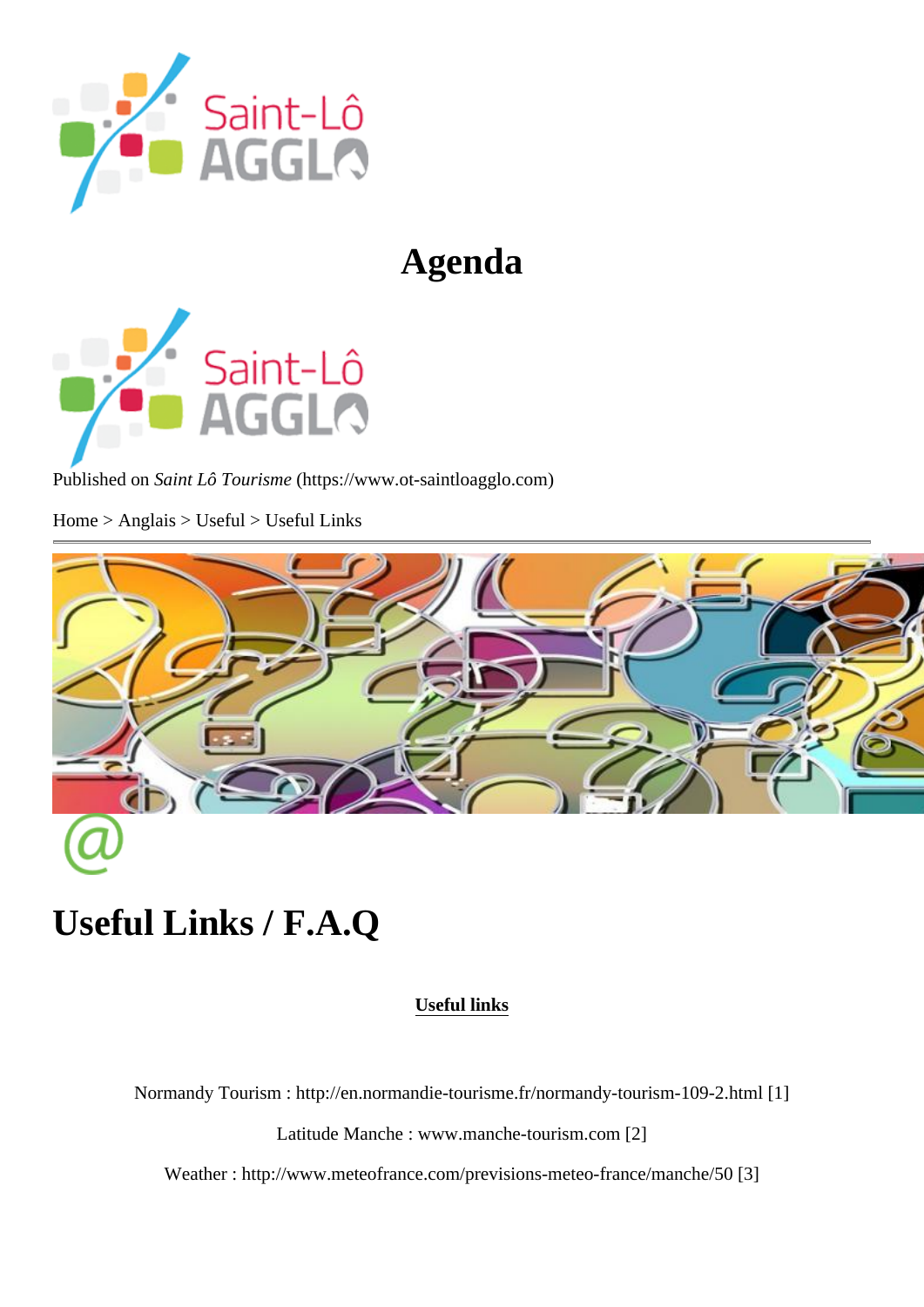## **Frequently asked questions**

#### **Where can I find information on trails?**

In our ?trails? section you will find all Saint-Lô Agglo?s trails for hikers, horseriders, cyclists, etc, which you can print or download for free.

If you want more details about our hiking trails, please visit our tourist information offices where you can obtain specific advice and go away with the appropriate documents, free of charge.

**New:** *To make life easier, all of our hiking maps are now published in IGN format!!! (French Ordnance Survey equivalent)* 

## **Where can we find camper van facilities?**

You will find all our camper van sites on the service areas page.

## **Is the rampart walk restricted to certain times?**

The ramparts in Saint-Lô town centre are accessible 24 hours a day, 7 days a week!

Not only that, but if you explore Saint-Lô by night, the ramparts look beautiful when they?re lit after dark.

## **When are the different market days and where can we buy local fare directly from producers?**

For information on all the region?s markets, or to purchase authentic Normandy produce, please consult our markets and local produce pages.

**Not to be missed:** Saturday morning market in Saint-Lô (recognised as being one of the best in Normandy)

## **What is the weather forecast for the next few days?**

Don?t hesitate to check our weather page before planning your week?s activities.

## **How can I get around in the region without a car?**

TUSA buses run all over the town of Saint-Lô and some of the surrounding area, making it easy for you to reach all districts, as well as the big supermarkets...

The best way to travel around the *département* of Manche is to use the Manéo buses, with direct, regular routes from Saint-Lô to Avranches, Cherbourg and Granville.

From Saint-Lô SNCF station, you can catch a train for a day trip to Coutances, Granville, Rennes, Caen, etc.

Electric bikes are available for rent by the day, week, or month, subject to availability!

## **Can the stud farm be visited all year round?**

The stud farm is open for guided tours from 1 April to 16 September, but also remains open for unguided tours for the rest of the year.

## **Is there free parking?**